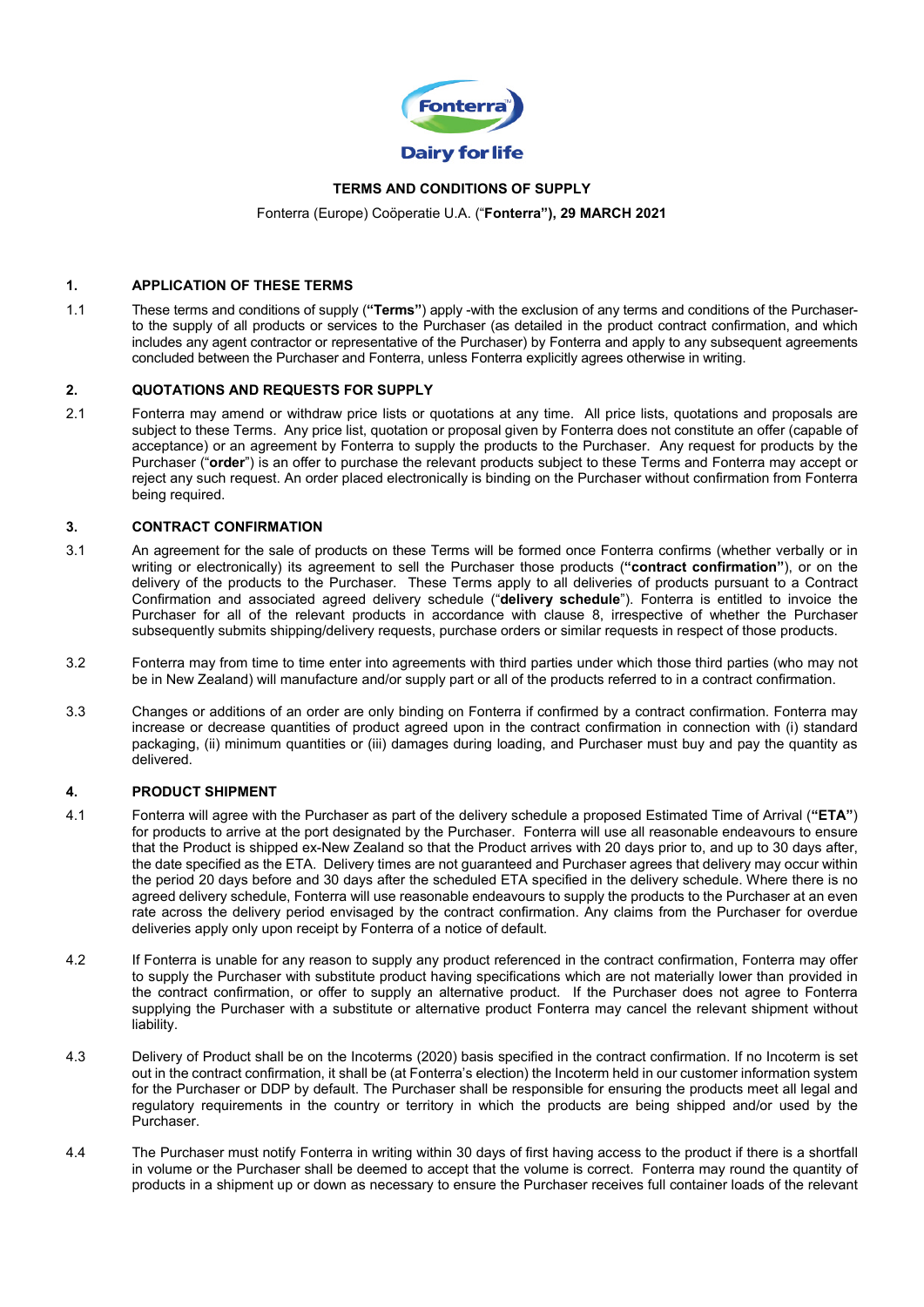products (or other applicable load unit). The amount which the Purchaser is required to pay for such products will be proportionately increased or decreased.

- If the arrangements for the shipment and delivery of the products becomes commercially impractical in Fonterra's reasonable opinion, Fonterra shall discuss alternative arrangements with the Purchaser, such as a commercially reasonable substitute location or using a commercially reasonable substitute method of supply. If this is not agreed to by the Purchaser, Fonterra may cancel the relevant shipment without liability.
- 4.6 If the Purchaser requests Fonterra to move an order out or bring it forward, or the Purchaser is otherwise delayed in taking delivery of the product as agreed in the contract confirmation and/or delivery schedule, Fonterra may recover from the Purchaser an administration fee, financial hedging costs/fees, product storage, logistics and any related holding costs resulting from such change in delivery or delay. If the Purchaser is unable to take delivery of the product as agreed in the contract confirmation, Fonterra may cancel the applicable shipment and any subsequent shipments without resulting liability. Fonterra may then resell the products to a third party, and the Purchaser shall indemnify Fonterra for any loss or costs (including any product write-off costs) for any storage, disposal, write-down, transport, logistics and any other costs incurred by Fonterra.

## **5. DEFECTS AND ACCEPTANCE**

- 5.1 The Purchaser must notify Fonterra in writing within 30 days of delivery of the product if there is any apparent physical damage or defect or a purported shortfall in volume of product so delivered. In addition, the Purchaser must notify Fonterra in writing as soon as the Purchaser becomes aware of any quality or latent defect issue in the products (including any products of the Purchaser which incorporate any Fonterra products) that the Purchaser becomes aware of after the expiry of the 30 days delivery notification period.
- 5.2 The Purchaser shall keep any claimed defective product stored separately from all other product and in the state or condition in which they were supplied so that Fonterra has an opportunity to inspect them. The Purchaser shall provide all assistance reasonably requested by Fonterra to assess the claim, including providing access to its premises and any analysis or test results carried out by the Purchaser. If Fonterra accepts that it is responsible, the Purchaser will, at Fonterra's cost, either destroy the products or make them available for collection by Fonterra (or its agent).
- 5.3 Except where contrary to legal requirements, the Purchaser shall notify Fonterra in advance of the Purchaser making any notification to any government agency arising from or relating to any product (defective or otherwise). Fonterra shall not be liable for any defect in, or damage to, products (including that relating to the inappropriate storage, use or care of the products) or their packaging to the extent the Purchaser has done, or failed to do, anything that has caused or contributed to the claimed defect or damage, or if the claim is outside the product warranty period. The Purchaser must not settle or compromise a claim by a third party concerning such products without Fonterra's prior written consent.
- 5.4 The Purchaser shall co-operate with, and provide all reasonable assistance to, Fonterra in relation to any recalls or withdrawals from sale of Fonterra products (or any of the Purchaser's products which incorporate Fonterra products) for any reason, with the objective being to optimise the respective parties' reputation and goodwill whilst ensuring public health and safety is maintained at all times.

### **6. RISK AND TITLE**

6.1 Risk in all products passes to the Purchaser on delivery (as per applicable Incoterms basis) even though title may not. Title in all products remains with Fonterra until such time as full payment is made in cleared funds for all amounts owing by the Purchaser for the products supplied. Until Purchaser has paid Fonterra in full, Fonterra may retake, sell or dispose of the product supplied and unpaid, which shall not affect any other rights Fonterra may have in connection with Purchaser's failure to perform.

### **7. PRICE AND TAXES**

- 7.1 Unless otherwise agreed in writing, the price for the products is as set out in the contract confirmation and/or the shipment schedule. The price may include any additional amounts for any incidental services as set out in the contract confirmation and/or shipment schedule (or any other customer-initiated changes to the contracted delivery schedule). The price per the contract confirmation may be increased or decreased in case of changes in an Order as per clause 3.3. of these Terms.
- 7.2 Unless the Incoterms basis expressly provides otherwise, the price shall exclude applicable (sales) taxes, customs, excise, duties, levies. The price shall be increased to reflect any such costs being imposed on Fonterra and the Purchaser shall hold Fonterra harmless in respect of any such costs.

### **8. PAYMENT AND INVOICING**

- 8.1 Fonterra will not ship any product unless payment arrangements have been agreed with the Purchaser, which may involve letter(s) of credit, documentary collection, bank guarantee or deposit. Any payments made pursuant to any such arrangement shall be made net of any bank charges and must equate to the amount invoiced for the applicable products. If no such arrangements are in place shipment will be rolled to an agreed date and the Purchaser shall hold Fonterra harmless against any direct costs incurred by Fonterra resulting from such delay.
- 8.2 Where Fonterra has agreed in writing that the Purchaser will pay for products based on the date of the bill of lading for those products, Fonterra must receive payment by that agreed date or it may refuse to commence supply of any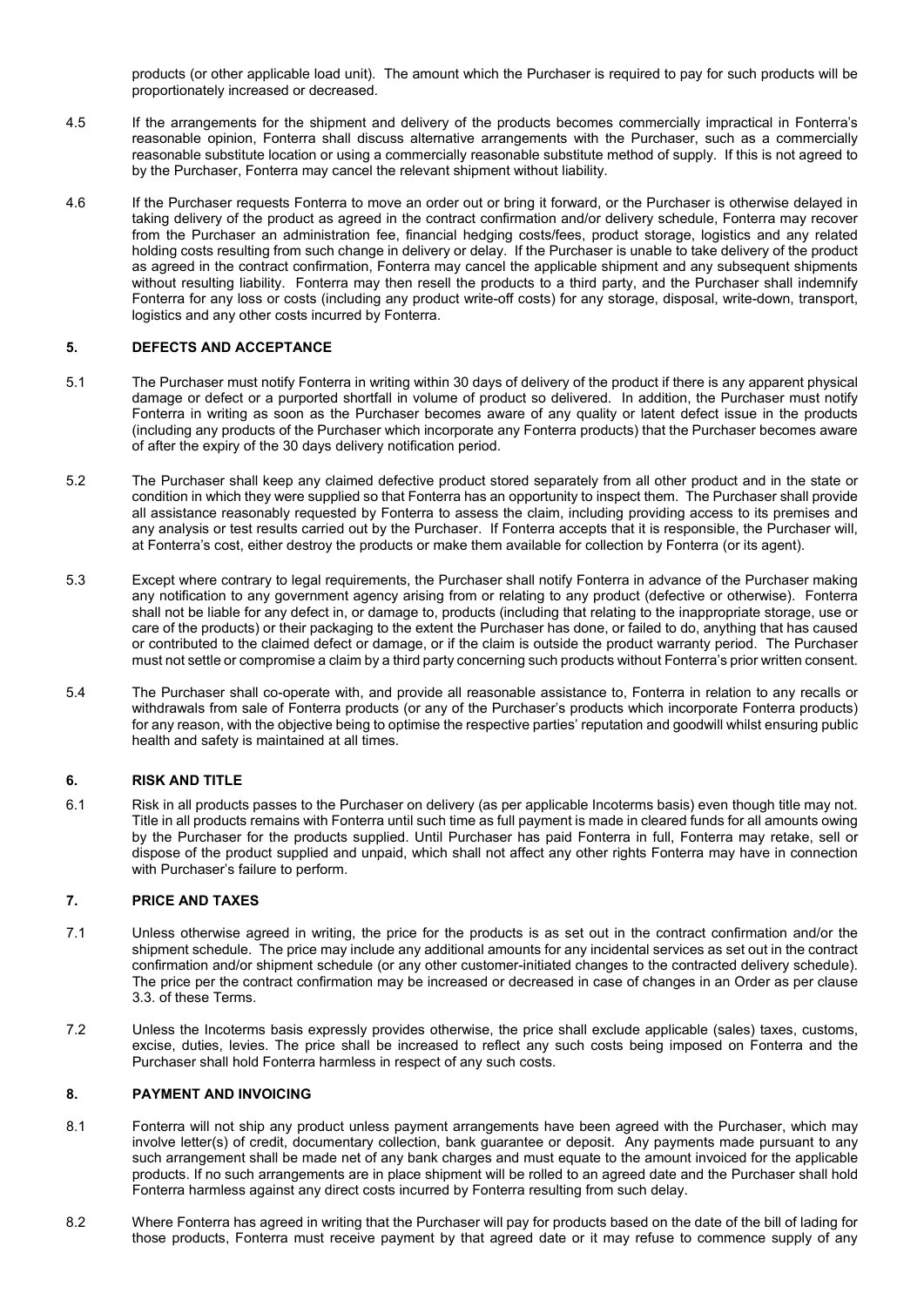products. Where Fonterra has not extended credit to the Purchaser, Fonterra will provide an invoice for the relevant price and fees applicable to each shipment. Any supply delays and associated costs incurred due to a delay in any payment being received by Fonterra are the Purchaser's responsibility.

- 8.3 Payment of all invoices must be received on the due date specified in the contract confirmation or, if no due date is specified, within 15 days of invoice, in full without deduction, set-off or counterclaim. In the event Purchaser grants Fonterra a direct debit mandate, a term of 30 days to direct debit will apply. If the Purchaser is required by law to make any deduction or withholding on account of tax from any sum payable to Fonterra, then the sum so payable will be increased to ensure that, after the making of such deduction or withholding, Fonterra receives a net sum equal to the sum that it would have received and so retained had no such deduction or withholding been made.
- 8.4 The Purchaser must notify Fonterra within 7 days of receiving the invoice if the Purchaser believes that the invoice is not correct, including full details of the claimed error. The Purchaser must make payment of the undisputed amount due on any disputed invoice on the due date. Once the dispute is resolved, the Purchaser must pay the resolved amount due within 15 days. Where an invoice remains unpaid (whether in whole or in part) after the due date, and the Purchaser has not notified Fonterra of any genuine and reasonable basis for non-payment, the parties agree that there is no discrepancy or error with respect to the invoice.
- 8.5 If an invoice remains unpaid after the due date for payment Fonterra may:<br>(a) charge penalty interest at the rate of 1.5% monthly (or, if less, th
	- charge penalty interest at the rate of 1.5% monthly (or, if less, the maximum amount permitted by law), such interest to accrue daily and compound monthly from the due date until payment has been received by Fonterra in cleared funds. Fonterra may also recover any collection charges including legal expenses incurred by Fonterra in attempting to recover any overdue amount from the Purchaser with a minimum of 15% of the amounts due; and/or
	- (b) withhold or defer any future shipment pending payment without liability to Fonterra.
	- (c) use applicable remedies (other than arbitration referred to in clause 12.8) such as obtaining judgment in the Dutch courts that may be enforced against the Purchaser where this is available in accordance with local jurisdiction.
- 8.6 All references to amounts of money are references to the currency set out in the relevant contract confirmation or shipment schedule, or as otherwise agreed between the parties, and are payable in that currency.

# **9. DEFAULT**

- 9.1 If the Purchaser is in breach of these Terms, or defaults, or in Fonterra's reasonable opinion, is likely to default, in any payment due to Fonterra, or where a liquidator, receiver, controller, trustee or other insolvency administrator is appointed, or any similar situation occurs in respect of the Purchaser or any of its assets, Fonterra may:
	- (a) withhold or cancel the relevant shipment and/or any subsequent shipment; and/or
	- (b) retain any deposit the Purchaser may have paid and/or draw on any relevant L/C, bank guarantee or standby L/C; and/or
	- (c) reclaim and/or resell the products in the Purchaser's possession or under its control and may enter premises where Fonterra believes that the products are stored or held to do so, and recover from the Purchaser all costs of doing so; and/or
	- (d) cancel the applicable product supply contract,

and all monies owing and outstanding by the Purchaser on any account whatsoever will become immediately due and payable (without the requirement for notice from Fonterra). Fonterra will not be liable to the Purchaser for any losses it incurs as the result of exercising the above rights.

## **10. WARRANTIES**

- 10.1 Fonterra warrants only (to the exclusion of any implied warranties or guarantees) that each product at the point of delivery meets the specifications (including as to residual shelf life) as set out in the Fonterra selling specification for the product type described, as supplemented by the contract confirmation and/or shipment schedule. To the maximum extent permitted by law, Fonterra makes no other representations or warranties in respect of the products, including representations or warranties concerning fitness for purpose, compliance with any laws, regulations or rules of any market in which the products are used, sold or otherwise dealt with, or appropriateness for the Purchaser's needs of any product, and the Purchaser must assure itself of these matters.
- 10.2 Fonterra may from time to time provide advice, recommendations and statements with respect to the products. However, Fonterra does not warrant or guarantee the accuracy or completeness of that advice, recommendations or statements or the results obtained through the use of the products. Fonterra expressly disclaims any liability for any damage to the Purchaser from reliance on such advice, recommendations or statements, which shall be at the Purchaser's own risk having made its own appropriate enquiries. Any sample, description or visual representation or details of product provided to the Purchaser are representative only and the actual product supplied may differ.
- 10.3 If any product is sold to the Purchaser as stockfood, second quality or any similar classification the Purchaser acknowledges that the products are not fit for human consumption and are sold on the representation from the Purchaser that the products will be exclusively used for the purpose of animal feed.

## **11. LIMITATION OF LIABILITY**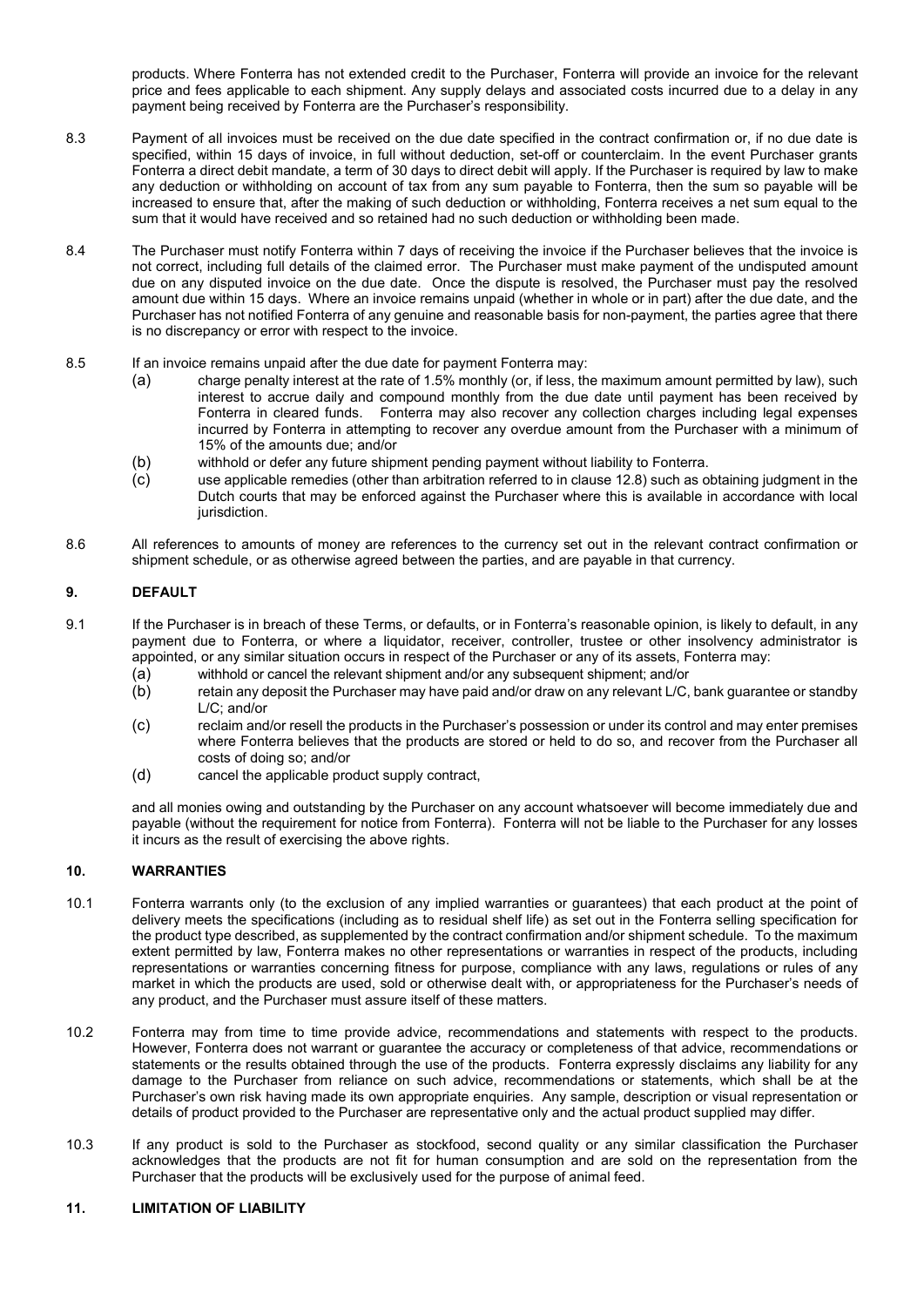- 11.1 Fonterra will not be liable for any claim in contract, tort (including negligence) or equity, under statute or otherwise except for wilful intent or gross negligence, unless (i) notice of the claim is given in writing to Fonterra within 30 days of the Purchaser first becoming aware of a claim arising and (ii) Fonterra is liable for any claim under applicable mandatory product lability laws.
- 11.2 Notwithstanding any other provision of these Terms, Fonterra will not be liable for any loss and/or damage to person or property, any loss of revenue, profits, goodwill, business or anticipated business, anticipated savings, any business interruption, loss of data, or product recall costs, or for any indirect or consequential loss or damage, regardless of whether or not that loss or damage was, or ought to have been contemplated by Fonterra. Fonterra will not be liable for any loss and/or damage alleged to arise from the supply of goods for any special or particular purpose, and the parties by signing these Terms agree that no such purpose has been communicated to Fonterra and is expressly disclaimed.
- 11.3 If the products are delayed in being shipped to the Purchaser due to circumstances within Fonterra's reasonable control, Fonterra's maximum aggregate liability for any direct costs incurred by the Purchaser as a direct result of such delay is limited to five percent (5%) of the invoice value of the shipment the subject of the delay. This is the Purchaser's sole remedy in the event of delay.
- 11.4 If the products do not (i) comply with the agreed specifications or (ii) there is a total failure by Fonterra to supply the products (in each case for reasons which Fonterra is responsible), Fonterra may, following discussion with the Purchaser, refund all or part of the price of the products (to the extent payment has been made), or replace or rework all (or the unrefunded) portion of the products. In addition to the this refund and/or replacement remedy (and subject at all times to clauses 11.1 and 11.2), where the Purchaser has incurred any direct costs or direct damages resulting from either (i) or (ii) above (in each case for reasons which, and to the extent, Fonterra is responsible), Fonterra's maximum aggregate liability is (to the maximum extent permitted by law) limited to twenty percent (20%) of the relevant invoice value of the non-conforming products or the products failed to be delivered.

<span id="page-3-0"></span>In respect of any other claim by the Purchaser against Fonterra, whether made in contract, tort (including negligence) or equity, under statute or otherwise, that directly or indirectly arises out of or in connection with any product supply governed by these Terms (in each case for reasons which, and to the extent, Fonterra is responsible, and subject at all times to clauses 11.1 and 11.2), where the Purchaser has incurred any direct costs or direct damages Fonterra's maximum aggregate liability is (to the maximum extent permitted by law) limited to twenty percent (20%) of the relevant invoice value of the products the subject of the claim.

- 11.5 Any reworking of the products under clause [11.4](#page-3-0) shall be effected at such place as Fonterra may specify and Fonterra may require the Purchaser, at Fonterra's costs to arrange for the transport (including any necessary administration and associated costs) of any such products to be reworked or made good.
- 11.6 Where the Purchaser contends that costs or damages arising from any third-party claim are Fonterra's liability (and as a precondition to Fonterra accepting any such liability), the Purchaser irrevocably grants Fonterra the sole control of the defence and all related settlement negotiations and other proceedings, and the Purchaser shall assist and cooperate with Fonterra as reasonably requested regarding any third-party claim in relation to the products.
- 11.7 The Purchaser shall indemnify Fonterra for any liability, costs, damages or claims suffered by Fonterra and caused directly or indirectly by the Purchaser's handling, storage, use or sale of the products, or by any negligent act or omission or breach of any law applicable to the handling, storage, use or sale of the products (including as incorporated into another good or service) by the Purchaser.

## **12. GENERAL**

- 12.1 All notices under these Terms must be in writing and delivered by one party to the other at the address that the other specifies from time to time. Where any notice is required to be given by the Purchaser to Fonterra under these Terms in respect of any damage, defect or shortfall in the contracted volume of products, the Purchaser shall do so within the time period stated in these Terms or Fonterra shall not be liable in respect of any claim or potential claim. The Purchaser shall provide full details of the alleged problem with the products, and subsequently any other information reasonably requested by Fonterra.
- 12.2 The Purchaser agrees that any packaging accompanying the products which identifies the product as being manufactured or supplied by Fonterra must be disposed of in a manner that prevents its re-use or, if it is to be re-used, must be modified in appearance so that no reference or connection to Fonterra can be made. Unless expressly otherwise agreed in writing, the Purchaser acknowledges and warrants that any products purchased under these Terms are purchased solely for its own use and that the Purchaser will not on-sell the products in any market.
- 12.3 Any confidential information or intellectual property provided by Fonterra in connection with the products, including any price list, the contract confirmation and shipment schedule, remains at all times Fonterra's confidential and proprietary information and may be used by the Purchaser solely to complete the relevant shipment and for no other purpose and must otherwise be kept in strict confidence by the Purchaser. The Purchaser agrees that damages are not an adequate remedy for any breach of this clause and that Fonterra may seek an injunction or other interim relief to protect its rights. Fonterra will hold in confidence any information which the Purchaser identifies in writing to Fonterra as being confidential.